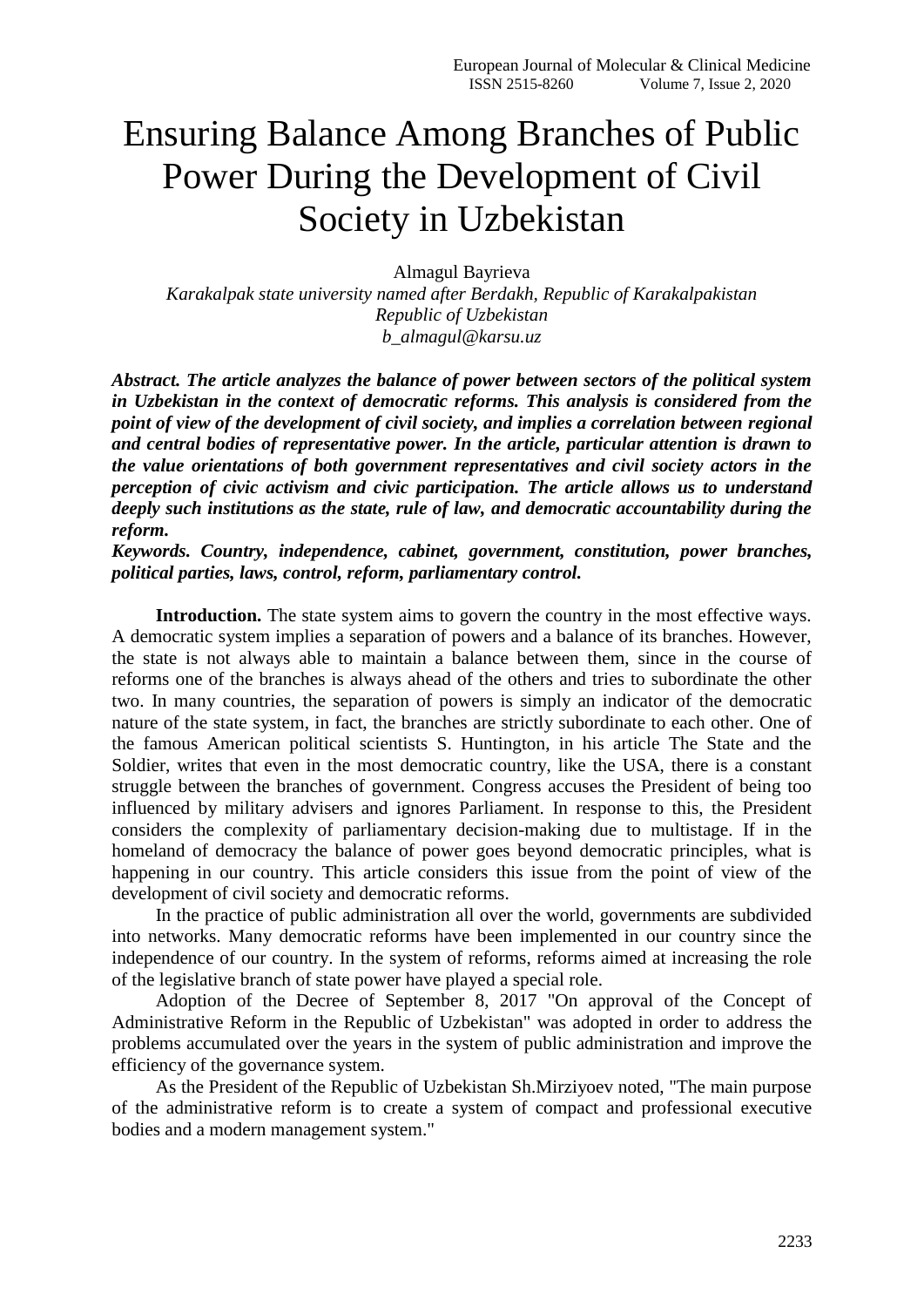It should be noted that from the very first days of independence, gradual reforms have been carried out to ensure the balance of state power. In general, the balancing of public authorities can be conditionally divided into the following four stages.

**The first stage** - 1991-2000, during which time the basic rules for balancing the state power structures were formed.

At the first stage, the organizational framework was established to ensure the balance of power. In particular, the Law of the Republic of Uzbekistan "On the bases of state independence of the Republic of Uzbekistan" of August 31, 1991 establishes the Constitution and the laws of the Republic of Uzbekistan in the Republic of Uzbekistan.

The system of state governance in the Republic of Uzbekistan is defined on the basis of the separation of powers between the legislative, executive and judicial authorities.

This in turn means separation of the state power into three branches, which created the legal basis for balancing the power branches. On December 8, 1992 the Constitution of the Republic of Uzbekistan was adopted, which developed the norms aimed at ensuring the balance of power branches. In particular, Article 11 of the Constitution stipulates that the system of state power of the Republic of Uzbekistan is based on the principle of separation of powers into legislative, executive and judicial authorities.

Duties of branches of the state power are clearly defined in the Constitution, which ensures their independence and balance of power branches.

At the same time, the independence of certain branches of public power is directly enshrined in the Constitution, while the independence of some branches of government is not directly stated, but their independence in carrying out their activities is reflected in their duties.

For example, Article 106 of the Constitution guarantees that the judicial power in the Republic of Uzbekistan operates independently of the legislative and executive branches, political parties, and other public associations. Executive branch operates independently of the legislative and judicial powers. caught. In particular, Article 98 of the Constitution establishes that the Prime Minister of the Republic of Uzbekistan have right to organize and lead the work of the Cabinet of Ministers, bears personal responsibility for its effective functioning.

In its turn, another important aspect of the Constitution is the provision of norms aimed at ensuring the balance of power. This means, that not only are the branches of power directly independent of their activities, it is also clearly stated that they are accountable to other authorities. For example, Article 98 of the Constitution establishes the responsibility of the Cabinet of Ministers to the legislative body - the Oliy Majlis of the Republic of Uzbekistan.

Thus, the following can be highlighted as the peculiarities of the first stage of reforms (1991-1999) aimed at maintaining the balance of power:

- The separation of powers between the branches is defined by the current legislation and the Constitution;

- The responsibility and tasks of the branches of government are clearly enshrined in the Constitution;

- Specific norms to ensure the balance of power branches are indicated in the Constitution.

**The second phase** covers 2000-2009, is focused to modernization and further democratization of public administration.

The second phase of the reforms was aimed at ensuring the balance of power branches, which began on 25 May 2000 with the second session of the second convocation of the Oliy Majlis of the Republic of Uzbekistan.

The first President of the Republic of Uzbekistan IA Karimov participated in the session with the report "Change and renewal is a requirement of life". This report put forward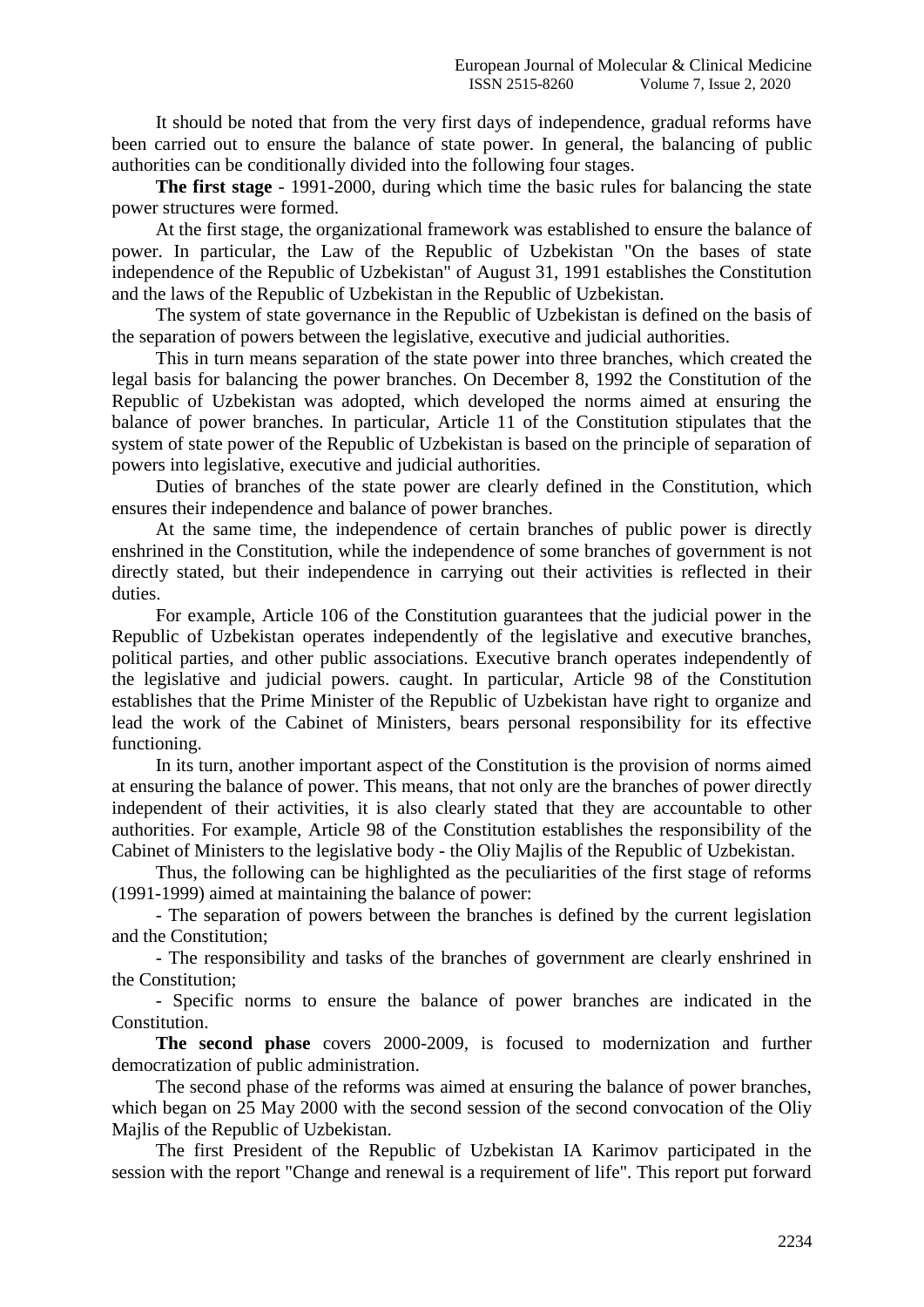a number of ideas and proposals on the balance of state power. It was at this session that it was proposed to move to a permanent bicameral parliament. At the same time, the idea was put forward for public discussion. On this initiative, a national referendum on the transition to a bicameral parliament was held on January 27, 2002.

Further reforms to ensure the balance of power were implemented in 2007. The main objective is to guarantee the rights of the opposition in parliament, as well as to strengthen the role of political parties in the renewal and further democratization of public administration.

After extensive discussions, in 2007 the Constitutional Law "On strengthening the role of political parties in the renewal and further democratization of state governance and modernization of the country" was adopted. Also, the Law "On Amendments to the Articles of the Constitution of the Republic of Uzbekistan (Article 89, Clause 15 of Article 93, Part 2 of Article 102)" was adopted.

These laws are aimed at expanding the rights and powers of political parties and their factions, enhancing their participation in public administration and strengthening the role and influence of parliament. These laws focused to provide following:

- the legal provisions for the response of political parties to the course and program of the government formed as a result of the election are clearly defined.

As it is known, the faction of the political party, which, according to the law, occupies the majority of seats in the Legislative Chamber, has a parliamentary majority. At the same time, factions with close political programming may form a parliamentary majority by forming a bloc. Fractions of political parties that do not fully or partially incorporate the newly formed government's course or program may declare themselves opposition;

- By law, a deputy nominated by a political party and elected to the Legislative Chamber can only be a member of the faction of that party;

- Representative of the faction of a political party in the Legislative Chamber is guaranteed to hold one of the posts of the Deputy Speaker of the Legislative Chamber.

The articles in these laws are aimed at strengthening the foundations of national statehood, democratization and liberalization of the society, and guaranteeing sustainable development.

This, in turn, will serve the noble goals of consistent economic growth and consistent improvement of the living standards of our people.

Adoption of the Law "On Amendments to the Articles of the Constitution of the Republic of Uzbekistan (Article 89, Clause 15 of Article 93, Part 2 of Article 102) of April 11, 2007 has played an important role in ensuring the balance of power.

In particular, this Law excludes the norm that the President of the Republic of Uzbekistan is simultaneously the head of executive power. This Law establishes the rules on ensuring the coordinated functioning and cooperation of state authorities with the President of the Republic of Uzbekistan.

The separation of the President from the executive branch, in turn, will increase the responsibility of the branches of government, central and local authorities in exercising their powers. In addition, clear delineation and legal limitation of the President's power helped to increase the independence of the government and to strengthen the influence of political parties.

Based on the above, at the second stage of maintaining the balance of power, the following features can be highlighted:

-improved the activity of the legislative body, transition from one chamber parliament to bicameral parliament;

- democratization of public administration, enhanced political parties' power and their participation in governance;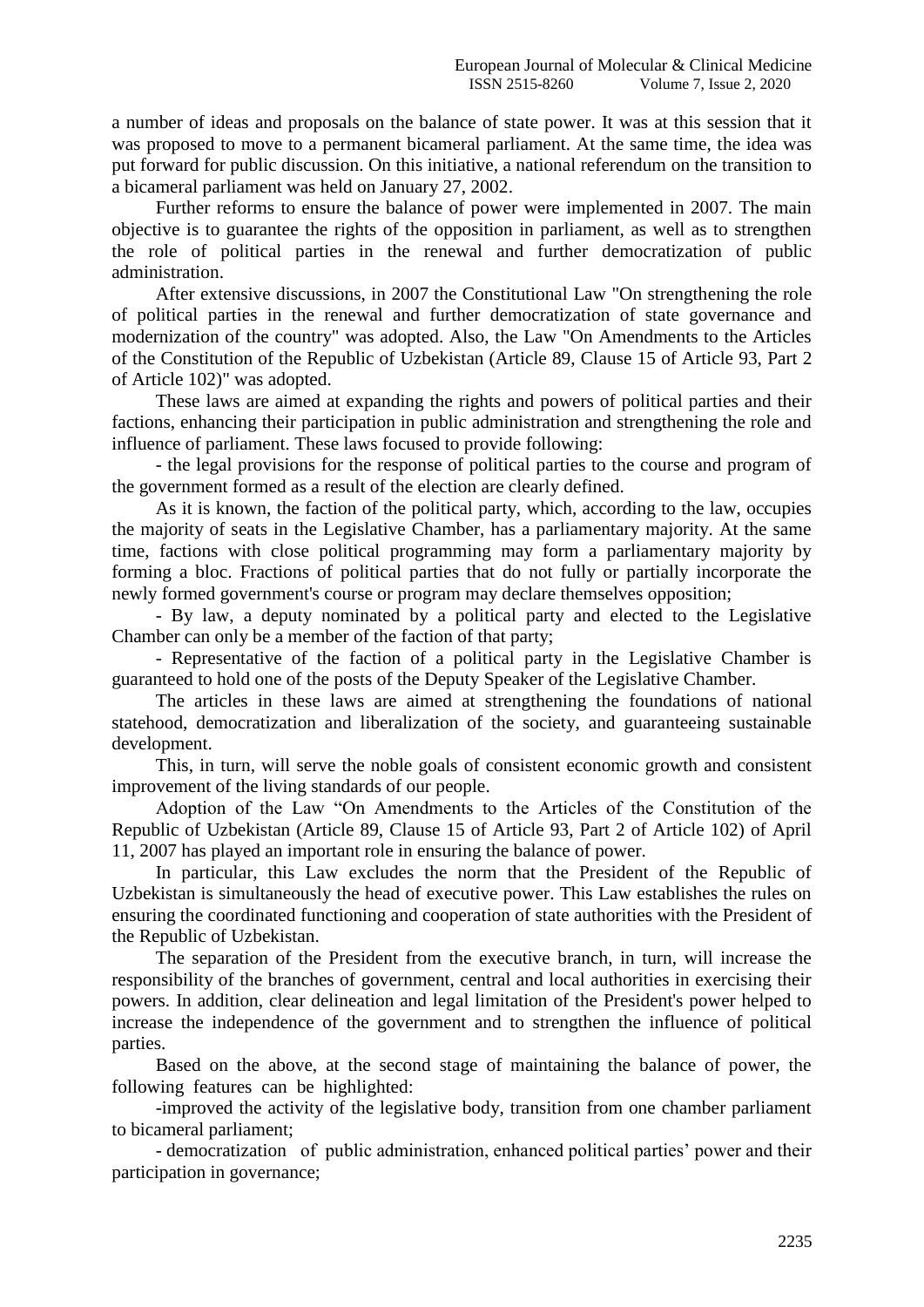- increased role and influence of parliament;

The third stage included years from 2010 to 2016. This stage is explained by the further improvement of the system of checks and balances in the system of state power. This stage of balancing the power branches will undoubtedly promote the development of the parliamentary oversight institute to a qualitatively new level. In the section of the historical document "Democratization of state power and governance", a number of proposals were made to the Constitution of the Republic of Uzbekistan aimed at further improving the activities of executive and legislative branches. Based on these proposals, on April 16, 2014 the Law of the Republic of Uzbekistan "On introducing amendments and addenda to certain articles of the Constitution of the Republic of Uzbekistan (32, 78, 93, 103 and 117)" was adopted.

This law is an important legal basis for maintaining the balance of power, as follows:

-Parliamentary control of the legislative power over the executive branch is clearly enshrined in the Constitution;

-The legislation establishes the mechanism for expressing and implementing a vote of no confidence by the legislature - the parliament, based on the experience of democratic countries.

This will further increase the responsibility of the Cabinet of Ministers to the Oliy Majlis. It is well known that parliament plays an important role in balancing the executive and the legislative branch. The legal framework for the parliamentary institution has been created, and there is a need to create organizational and legal mechanisms for parliamentary oversight. One of the most important reforms implemented in the third phase was the Law of the Republic of Uzbekistan "On parliamentary control" of April 11, 2011. The Law "On parliamentary control" was developed in accordance with the Decree of the President of the Republic of Uzbekistan dated December 15, 2015 № F-4581 "On measures for implementation of tasks set in the field of legality and the rule of law".

In turn, the need to draft the Law of the Republic of Uzbekistan "On parliamentary control" is explained by the following:

- Firstly, on April 16, 2014, the Institute for Parliamentary Supervision gained the constitutional status by adopting the Law "On introducing amendments and addenda to certain articles of the Constitution of the Republic of Uzbekistan (Articles 32, 78, 93, 98, 103 and 117)". This, in turn, required legislative consolidation of the subjects, objects, forms and legal consequences of parliamentary control;

- Secondly, the issues of parliamentary control are reflected in the Constitution of the Republic of Uzbekistan, laws and regulations of the Oliy Majlis. Therefore, there was a need to adopt a unified systematic framework for parliamentary control;

- Thirdly, the legislative framework does not sufficiently reveal the legal mechanisms of parliamentary oversight;

- Fourth, the need for monitoring the adoption of subordinate acts and the establishment of a legal framework for parliamentary scrutiny;

- Fifth, the law is important for the effective functioning of a system of separation of powers.

This law directly regulates a number of issues related to control. At the same time, the following may be indicated when balancing the legislature and the executive:

- Adoption of the State budget of the Republic of Uzbekistan and the main directions of tax policy;

- Consideration of annual reports of the Cabinet of Ministers of the Republic of Uzbekistan on the most important issues of social and economic life of the country;

- Hearing the speech of the Legislative Chamber and the Senate on the activities of government members;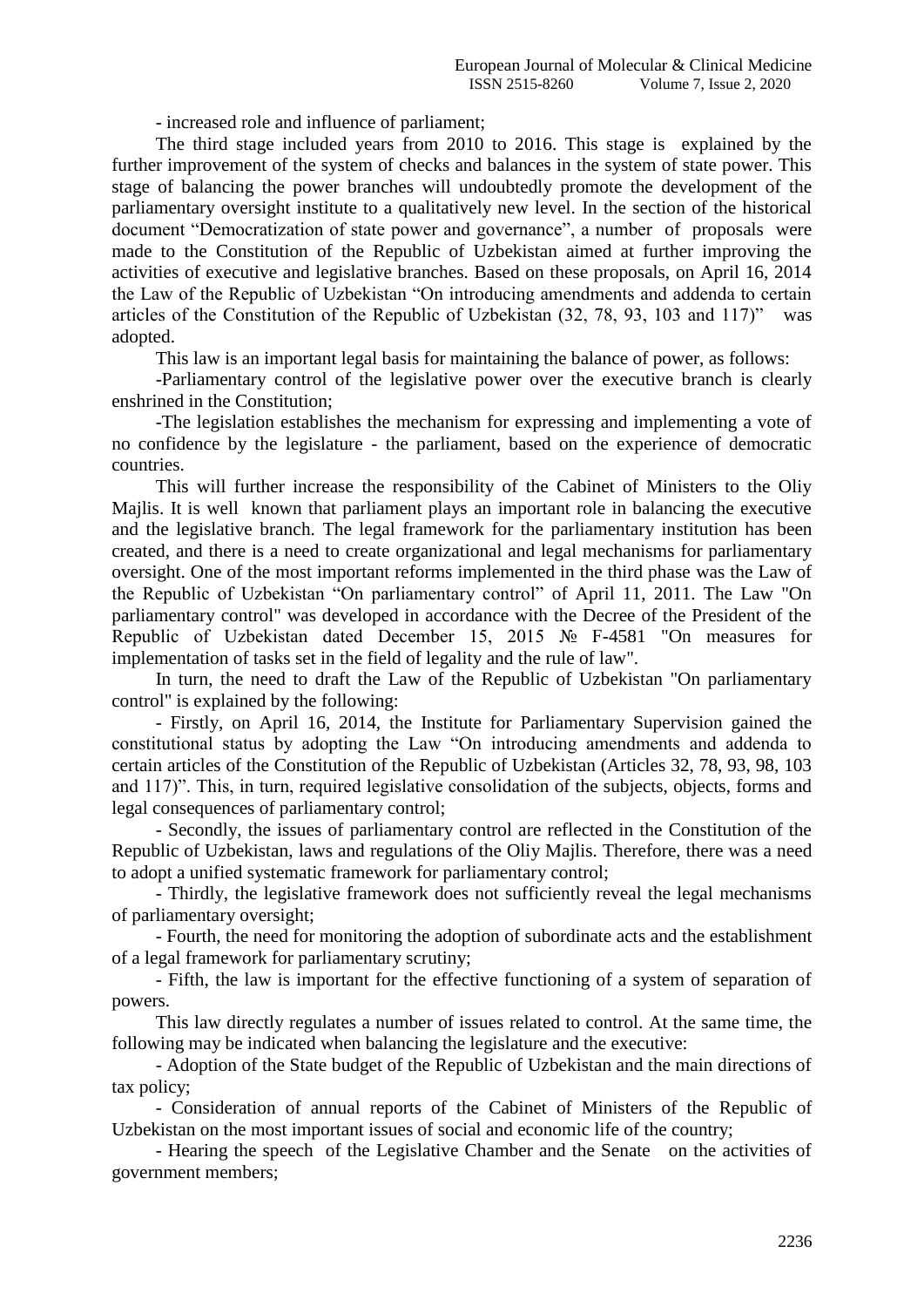- Hearing the report of the Prime Minister of the Republic of Uzbekistan on some pressing issues of social and economic development of the country;

- Hearing the report of the Chairman of the State Committee for Nature Protection of the Republic of Uzbekistan;

- Parliamentary inquiries;

- Inquiry of the deputy of the Legislative Chamber and the member of the Senate;

- Implementation of the legislation, study of the law enforcement practice of the Legislative Chamber by the committees of the Senate and monitoring their adoption;

Consequently, the following can be highlighted as the key aspects of the third phase of balancing power :

- the system of checks and balances in the system of state power was improved, with a particular focus on ensuring a balance between the legislative and executive branches;

- the right of the legislative power to exercise parliamentary control over the executive branch is enshrined in the Constitution;

- by expressing a vote of no confidence to the Prime Minister by the parliament and establishing a mechanism for its implementation, the responsibility of the executive branch was increased before the legislature;

- the law "On parliamentary oversight" was adopted, and the forms of parliamentary control over the executive branch of the legislative branch were determined.

Fourth stage included 2017-2020 years. The election of Shavkat Mirziyoev as President of the Republic of Uzbekistan in the last quarter of 2016 has become an important historical event in our country. In a short period of time, a number of legal frameworks for modernization of public administration, further deepening of civil society and legal reforms were adopted. They began rapidly being introduced into the socio-political and economic life.

The adoption of the Decree of the President of the Republic of Uzbekistan "On the Strategy of Action for the Further Development of the Republic of Uzbekistan for 2017- 2021" has opened a new stage in the development of civil society in the country. Strategy of actions on five priority directions of development of the Republic of Uzbekistan for 2017- 2021, approved as a result of a comprehensive study of current issues of concern to the population and entrepreneurs, analysis of current legislation, law enforcement practice and best international practice, as well as the following:

- strengthening of the role of parliament and political parties in deepening democratic reforms and modernization of the country aimed at improving state and public construction, reforming the system of public administration, development of organizational and legal framework of public service, improving the e-government, quality and effectiveness of public services, implementation of control mechanisms, strengthening the role of civil society institutions and the media;

- strengthening the independence of the judiciary and guaranteeing the reliable protection of citizens' rights and freedoms, enhancing the effectiveness of administrative, criminal, civil and economic legislation, implementation оf the system of combating crime and crime prevention, , radical improvement of the quality of legal assistance and legal services;

-strengthening macroeconomic stability and maintaining high rates of economic growth, increasing the competitiveness of the national economy, modernization and accelerated development of agriculture, further institutional and structural reforms aimed at reducing government participation in the economy, protecting private property and strengthening its prestige, encouraging private entrepreneurship, promoting integrated and balanced socio-economic development of regions and cities, actively attracting foreign investment in economic regions by improving the investment climate;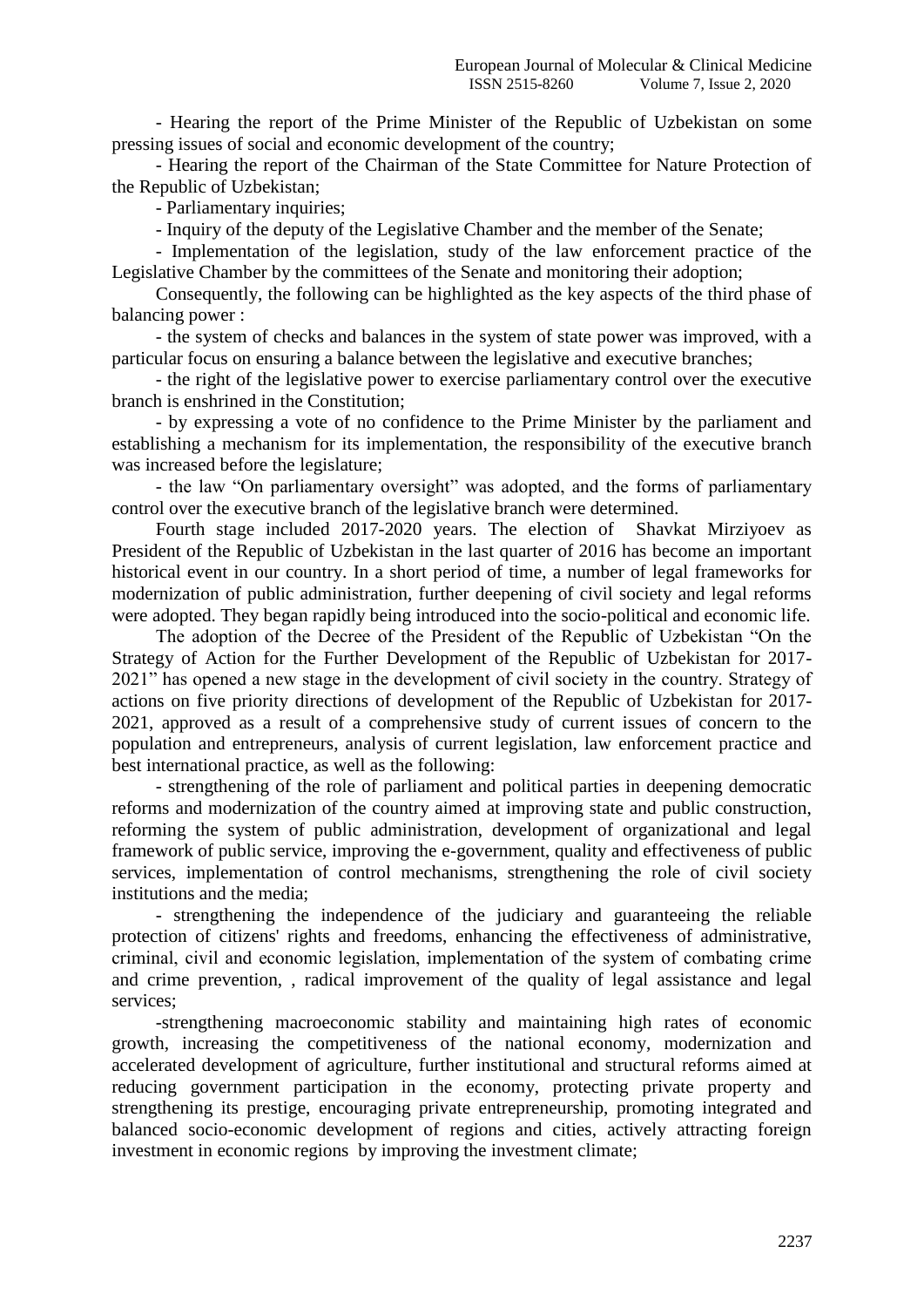- gradual increasing of employment and real income of the population directed to the development of the social sphere, improving the system of social protection and health care, increasing social and political activity of women, creating affordable housing, development and modernization of road transport, engineering and communication infrastructure, implementation of targeted programs for the development of education, culture, science, literature, arts and sports, and improving the state youth policy;

-security, ensuring interethnic harmony and religious tolerance, strengthening the independence and sovereignty of our state, thoughtfulness, mutual benefit and practicality of foreign policy, creating conditions for security, stability and good neighborliness in Uzbekistan, strengthening international authority of our country;

- the principle put forward by President Sh. Mirziyoev in the strategy of action, people should not serve state bodies, but state bodies should serve people", gave opportunity to realize social and political life.

The Legislative Chamber and Senate of the Oliy Majlis of the Republic of Uzbekistan have opened a new era in the management of state power and in the activities of local authorities.The strategy of action has fundamentally improved the activities of public authorities to study the issues in the regions and to communicate with people.

In general, the essence of today's reforms is the decentralization of state authorities, the separation of various branches of government and the gradual transfer of a number of state powers to local authorities, public structures and local governments.

In general terms, it can be appreciated that the process of democratization in the system of state power in post-Soviet countries still occurs from top to bottom. Despite the adopted laws, the balance of power between the branches of government is quite difficult. More precisely, all branches of government are quite solid and difficult to change. They still cannot remove centralized management methods from their shoulders. Under these conditions, it seems that the only method of effective reform is external influence.

The practice of recent years shows that democratic institutions, as free media, are indeed an effective mechanism for changing all structures of state power. From the point of view of the development of civil society, civic participation, civic engagement will contribute to the acceleration of the activities of the branches of government.

## **References**

- [1] Parlamentarizm: khorijiy mamlakatlar tajribasi..- Toshkent.: «Sharq», 2002; Tursunov A. Khorij parlamentlari tajribasi. // Jamiyat va boshqaruv. Toshkent, 2002. №2. Pp. 4-7; Husanov O. O'zbekistonda ikki palatali parlamentga o'tish zarurati. // Jamiyat va boshqaruv. Toshkent 2002. №3. Pp. 4-6; Muҳammadjonov O. O'zbekistonda parlamentarizm islohoti // Hayot va qonun. Toshkent, 2002. №3-4. Pp. 28-30; Parlament islohoti: o'zbek modeli. // Hayot va qonun. Toshkent, 2002. №2. Pp. 3-8; Odilqoriyev H.T., Tul'teyev I.T. Ikki palatali parlament. / Qayta ishlangan va to'ldirilgan 2-nashr. - Toshkent: O'zbekiston Respublikasi IIV Akademiyasi, 2005.
- [2] O'zbekiston Respublikasining "Davlat boshqaruvini yangilash va yanada demokratlashtirish hamda mamlakatni modernizatsiya qilishda siyosiy partiyalarning rolini kuchaytirish to'ġrisida"gi Konstitutsiyaviy Qonuni. «O'zbekiston Respublikasi Oliy Majlisi palatalarining Ahborotnomasi», 2007 yil, 4-son, 161-modda
- [3] Karimov I.A. Inson manfaatlarini taminlash, ijtimoiy himoya tizimini takomillashtirish - ustuvor vazifamizdir / O'zbekiston Respublikasi Konstitutsiyasi qabul qilinganligining 14 yilligiga bag'ishlangan tantanali marosimdagi nutq. // Xalq so'zi - 2006 - 8 dekabr.